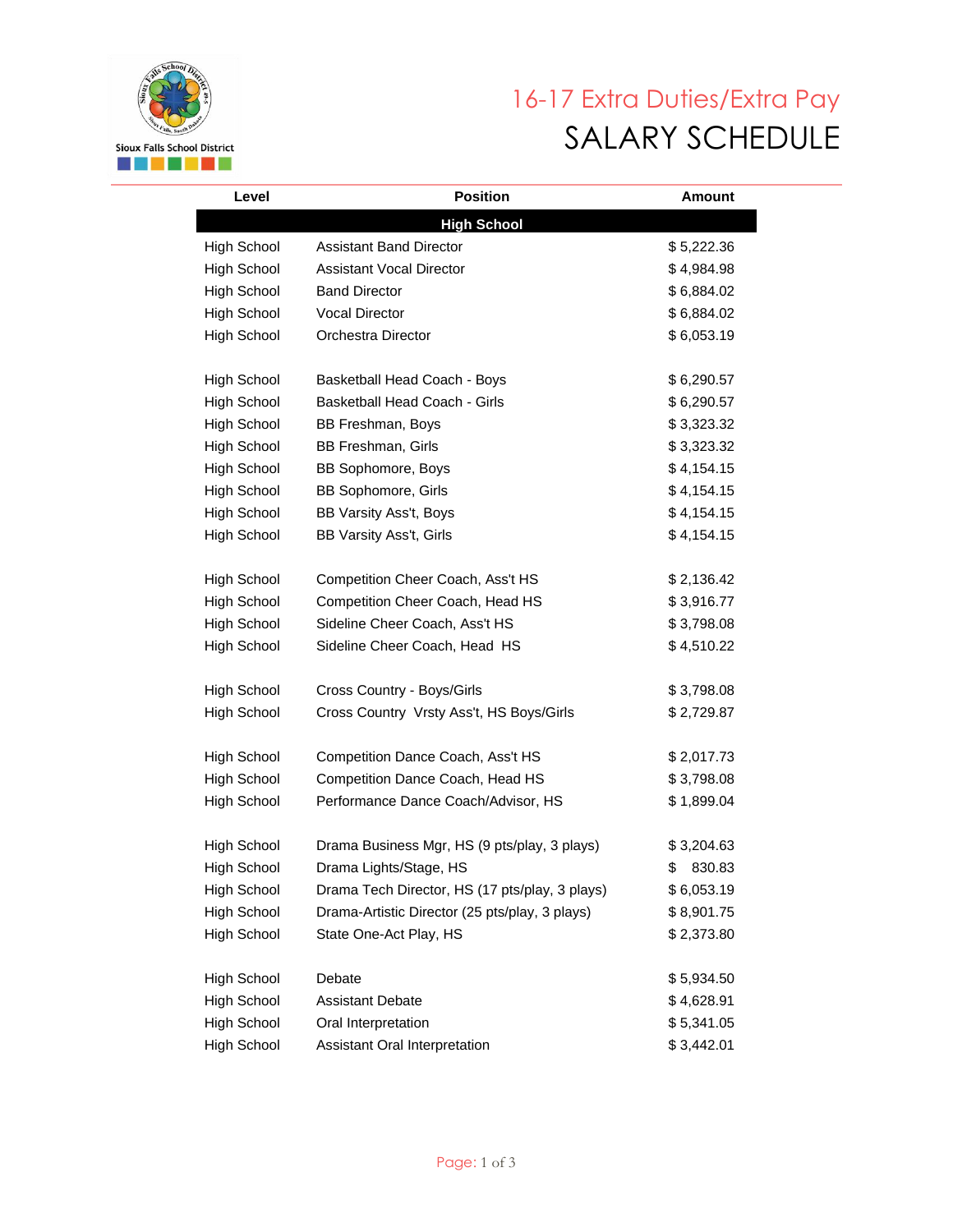| Level              | <b>Position</b>                                | <b>Amount</b> |
|--------------------|------------------------------------------------|---------------|
|                    | <b>High School Cont'd</b>                      |               |
| <b>High School</b> | FB Sophomore Coach, HS                         | \$4,154.15    |
| <b>High School</b> | FB Varsity Ass't, HS                           | \$4,154.15    |
| High School        | <b>Football Head Coach</b>                     | \$6,290.57    |
|                    |                                                |               |
| <b>High School</b> | Golf Head Coach, HS Boys                       | \$3,204.63    |
| <b>High School</b> | Golf Head Coach, HS Girls                      | \$3,204.63    |
| High School        | Golf JV Coach, HS Boys                         | \$2,017.73    |
| <b>High School</b> | Golf JV Coach, HS Girls                        | \$2,017.73    |
|                    |                                                |               |
| <b>High School</b> | Gymnastics - Head                              | \$5,934.50    |
| <b>High School</b> | Gymn Varsity Ass't, HS                         | \$3,679.39    |
|                    |                                                |               |
| High School        | Track - Boys & Girls - Head                    | \$6,290.57    |
| <b>High School</b> | Track Vrsty Ass't, Boys & Girls                | \$4,154.15    |
|                    |                                                |               |
| <b>High School</b> | Wrestling - Head                               | \$6,290.57    |
| <b>High School</b> | Wrestling Vrsty Ass't HS                       | \$4,154.15    |
| <b>High School</b> | Wrestling Coach, MS                            | \$2,967.25    |
|                    |                                                |               |
| <b>High School</b> | Volleyball - Head                              | \$6,290.57    |
| <b>High School</b> | Vball Varsity Ass't, HS                        | \$4,154.15    |
| <b>High School</b> | Vball Soph Coach, HS                           | \$4,154.15    |
| High School        | Vball Freshman Coach, HS                       | \$3,323.32    |
| <b>High School</b> | Tennis Hd Coach, HS Boys                       | \$3,323.32    |
| <b>High School</b> | Tennis Hd Coach, HS Girls                      | \$3,323.32    |
| High School        | Tennis JV Coach, HS Boys                       | \$2,017.73    |
| <b>High School</b> | Tennis JV Coach, HS Girls                      | \$2,017.73    |
|                    |                                                |               |
| <b>High School</b> | Soccer Hd Coach, HS Boys                       | \$6,290.57    |
| <b>High School</b> | Soccer Hd Coach, HS Girls                      | \$6,290.57    |
| <b>High School</b> | Soccer JV Coach, HS Boys                       | \$4,154.15    |
| High School        | Soccer JV Coach, HS Girls                      | \$4,154.15    |
|                    |                                                |               |
| <b>High School</b> | <b>Publications - Annual Advisor</b>           | \$4,984.98    |
| <b>High School</b> | <b>Publications - Assistant Annual Advisor</b> | \$2,373.80    |
| High School        | <b>Publications - Newspaper</b>                | \$4,984.98    |
| <b>High School</b> | Student Council Advisor, HS                    | \$3,916.77    |
| <b>High School</b> | <b>ULE Advisor</b>                             | \$3,323.32    |
|                    |                                                |               |
| High School        | Department Chairs, HS                          | \$2,136.42    |